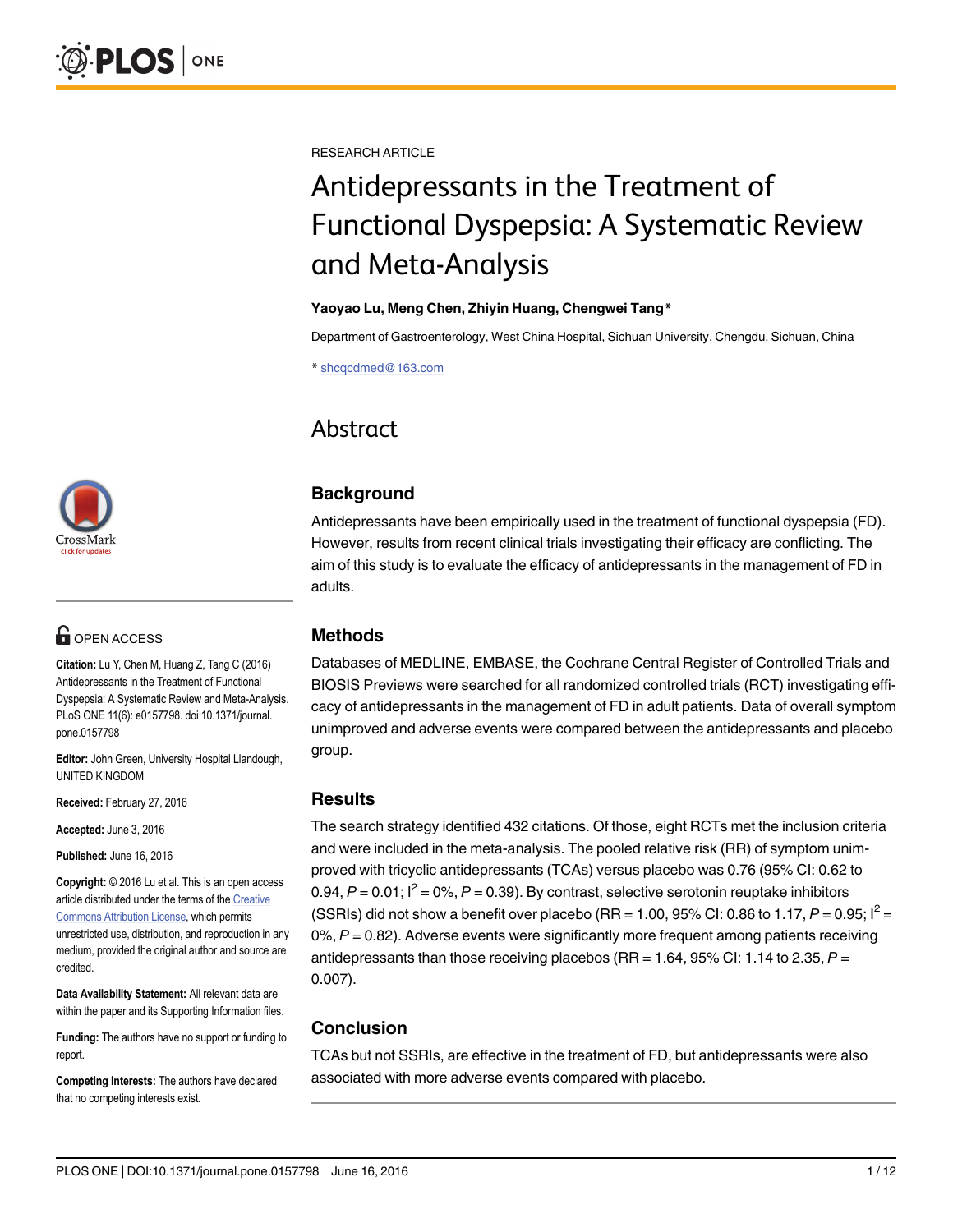## <span id="page-1-0"></span>Introduction

Functional dyspepsia (FD) is a gastrointestinal disorder defined as the experience of postprandial fullness, early satiation, epigastric pain or burning originating in the gastroduodenal in the absence of any organic disease that could explain the symptoms  $[1]$ . FD accounts for a large percentage of gastroenterology clinical visits, and its prevalence can reach up to 15.7% in the general population  $[2-5]$  $[2-5]$  $[2-5]$  $[2-5]$ . Despite its favorable prognosis, FD can impair suffers' quality of life, and the condition places a strain on health resources because patients with FD tend to seek excessive medical care  $[4, 6-8]$  $[4, 6-8]$  $[4, 6-8]$  $[4, 6-8]$  $[4, 6-8]$  $[4, 6-8]$ . Proton pump inhibitors (PPIs) and prokinetic agents are currently recommended as first-line treatment for FD [[9\]](#page-9-0). However, the efficacy of these medicines was limited. According to one meta-analysis, symptom relief occurs for only 40.3% of FD patients receiving PPIs, compared with 32.7% receiving placebo [\[10\]](#page-9-0). The treatment efficacy of prokinetic agents is similar with that of PPIs  $[11]$  $[11]$ .

Antidepressants are empirically used in the treatment of FD and show promising efficacy. They may alleviate symptoms of FD through treatment of comorbid psychological diseases, enhancing gastric accommodation and manipulating pain perception. Psychosocial and psychiatric factors may play an important role in the pathogenesis of FD. Population-based studies have demonstrated that, compared with healthy controls, FD patients may have higher levels of depression before diagnosis, are more likely to suffer from co-morbid anxiety and are more depressed over longer-term follow-up periods [\[2,](#page-8-0) [3\]](#page-9-0). Psychological abuse is associated with pain symptoms in FD [[12](#page-9-0)]. Besides, impairment of gastric accommodation is present in about 40% of FD cases and is well correlated with certain symptoms [[13](#page-9-0)]. Some antidepressants can enhance meal-induced gastric relaxation and alleviate related symptoms  $[14-16]$  $[14-16]$  $[14-16]$  $[14-16]$ . Additionally, epigastric pain is one of the main symptoms of FD, and visceral hypersensitivity to acid and distension may contribute to its development. Antidepressants show beneficial effects in the treatment of such pain disorder as functional chest pain and chronic back pain [\[17,](#page-9-0) [18\]](#page-9-0). Previous studies have found that antidepressants are effective in treating patients with irritable bowel syndrome (IBS, another subset of functional gastrointestinal disorders) [[19](#page-9-0), [20](#page-9-0)] Since these two diseases share much in common, it is possible that antidepressants are effective for both diseases.

Despite their frequent use in clinical practice, the efficacy of antidepressants in the treatment of FD remains controversial. Three previous meta-analyses have been conducted on this issue  $[21-23]$  $[21-23]$  $[21-23]$  $[21-23]$  $[21-23]$ , but all the three have methodological limitations. These studies also failed to investigate the efficacy of antidepressants in FD in a separated analysis or to include the recently published randomized controlled trials (RCTs). Therefore, we offer an updated metaanalysis considering treatment efficacy and tolerability of antidepressants in adult patients with FD.

#### Methods

#### Search strategy and inclusion criteria

The meta-analysis was conducted according to the Preferred Reporting Items for Systematic Reviews and Meta-analysis (PRISMA) statement [\[24\]](#page-10-0). The databases of MEDLINE (from 1946), EMBASE (from 1974), the Cochrane Central Register of Controlled Trials and BIOSIS Previews (from 2001 to 2012) were searched to December 2015 for all studies that examine the efficacy of antidepressants in the treatment of FD in adult patients. The search terms were as follows: functional dyspepsia, epigastric pain syndrome, postprandial distress syndrome, antidepressive agent\*, antidepressant\*, imipramine, clomipramine, trimipramine, lofepramine, desipramine, fluvoxamine, amoxapine, amitriptyline, nortriptyline, maprotiline, protriptyline,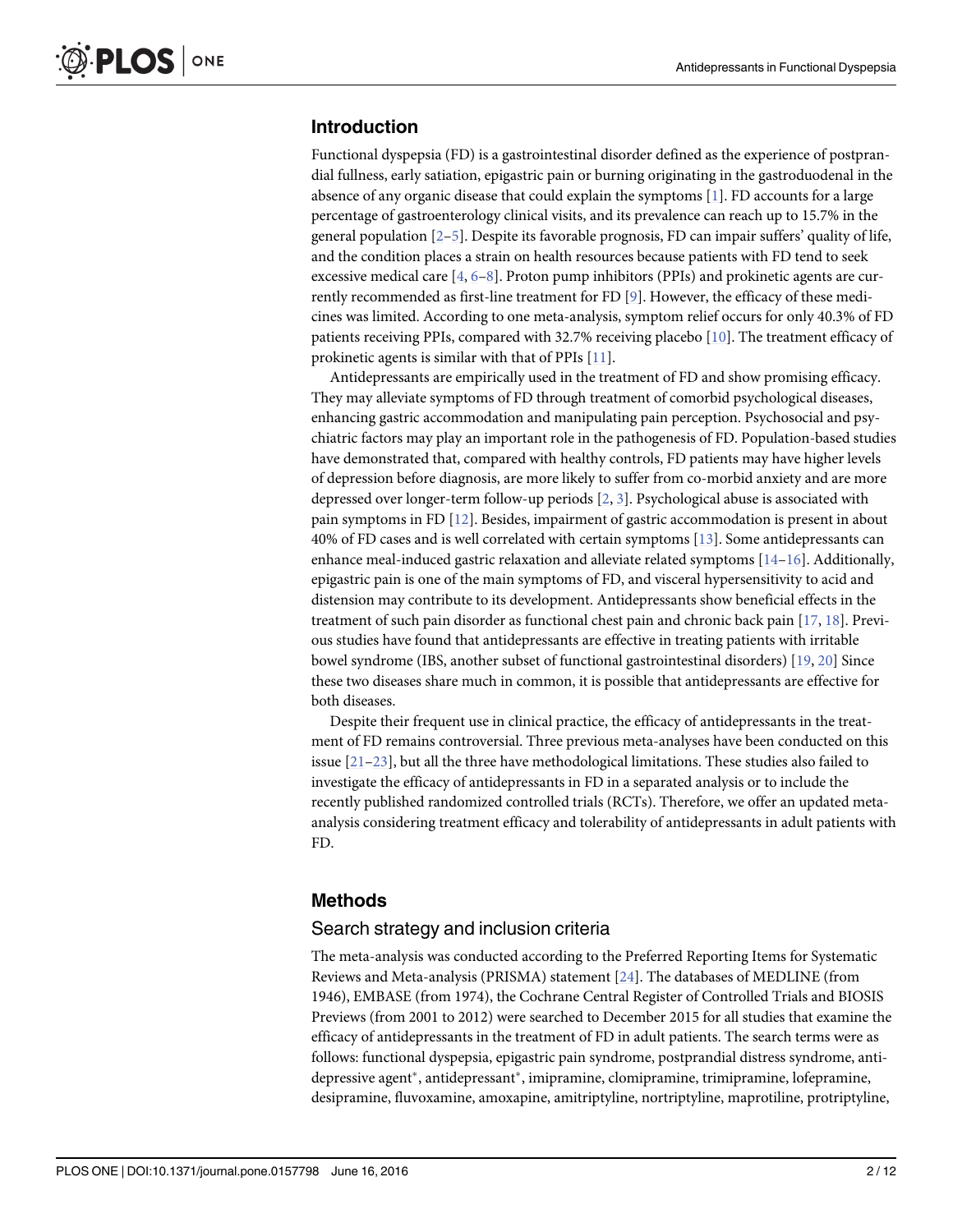<span id="page-2-0"></span>sertraline, mianserin, setiptiline, fluoxetine, paroxetine, milnacipran, trazodone, venlafaxine, mirtazapine, bupropion, citalopram, escitalopram, doxepin, isocarboxazid, nefazodone, phenelzine, tranylcypromine, zimelidine, dothiepin, dosulepin and flupentixol. References from reviews and eligible studies were also retrieved in order to identify additional potentially relevant studies. The search was repeated on February 22, 2016 and no new trail was identified.

Two reviewers independently screened the original search results for eligible studies. Inclusion criteria were as follows: i) RCTs that compared the efficacy of antidepressants with placebos among adult FD patients; and ii) studies reported data of symptom unimprovemd or adverse events with an abstract or full text present. There was no language restriction for the studies. Crossover studies of high-quality were also included. In the case of eligible studies with incomplete data, we attempted to contact the corresponding authors to obtain further information.

#### Data extraction

Two of the authors independently extracted data, which included the first author, study design, publication year, inclusion criteria, sample size, types and doses of antidepressants, treatment and follow-up duration, total numbers of patients with overall symptom unimproved and adverse events rates. Discrepancies were resolved through discussion. Data were extracted from an intention-to-treat (ITT) analysis when possible, with a per-protocol analysis used as the alternative. The quality of each eligible study was also assessed using the Jadad scale, which is widely employed to assess the quality of RCTs [[25\]](#page-10-0). Studies with Jadad score of at least 3 are considered of moderate to high quality.

#### Data synthesis and statistical analysis

We conducted the meta-analysis using Review Manager v5.0 (Cochrane Collaboration, Oxford, UK). Data on overall symptom unimprovemed and adverse events were compared between the antidepressant and placebo groups. A subgroup analysis concerning treatment efficacy of each class of antidepressants separately was also conducted to determine whether different classes of antidepressants had different effects. The pooled statistics were reported as relative risks (RRs) with 95% confidence intervals (95% CIs). The number needed to treat (NNT) and number needed to harm (NNH) were also calculated when there were significant differences between patients taking antidepressants and the placebo group. The data was pooled using a random effect model in order to obtain a conservative estimate of treatment efficacy. Cochrane Q test, the result of which was presented as  $I^2$ , was also performed to assess the heterogeneity between the studies. When the Cochrane Q test showed obvious heterogeneity between studies ( $I^2 \geq$ 50%), a sensitivity analysis was conducted to explore the possible origin of the heterogeneity. Funnel plot was used to test publication bias. The statistical methods of this study were reviewed by Professor Guangyun Mao from Center on Clinical & Epidemiological Research, Affiliated Eye Hospital of Wenzhou Medical University.

#### **Results**

#### Characteristics of studies included in the meta-analysis

The search strategy generated 432 citations, including eighteen RCTs that investigated the treatment efficacy of antidepressants in FD  $[26-43]$  $[26-43]$  $[26-43]$  $[26-43]$ . Ten of these eighteen trials compared antidepressants with placebos, seven compared antidepressants + "conventional treatment" with "conventional treatment" and one compared antidepressants with no treatment. Another two potentially eligible studies were excluded from the meta-analysis for failure to reporting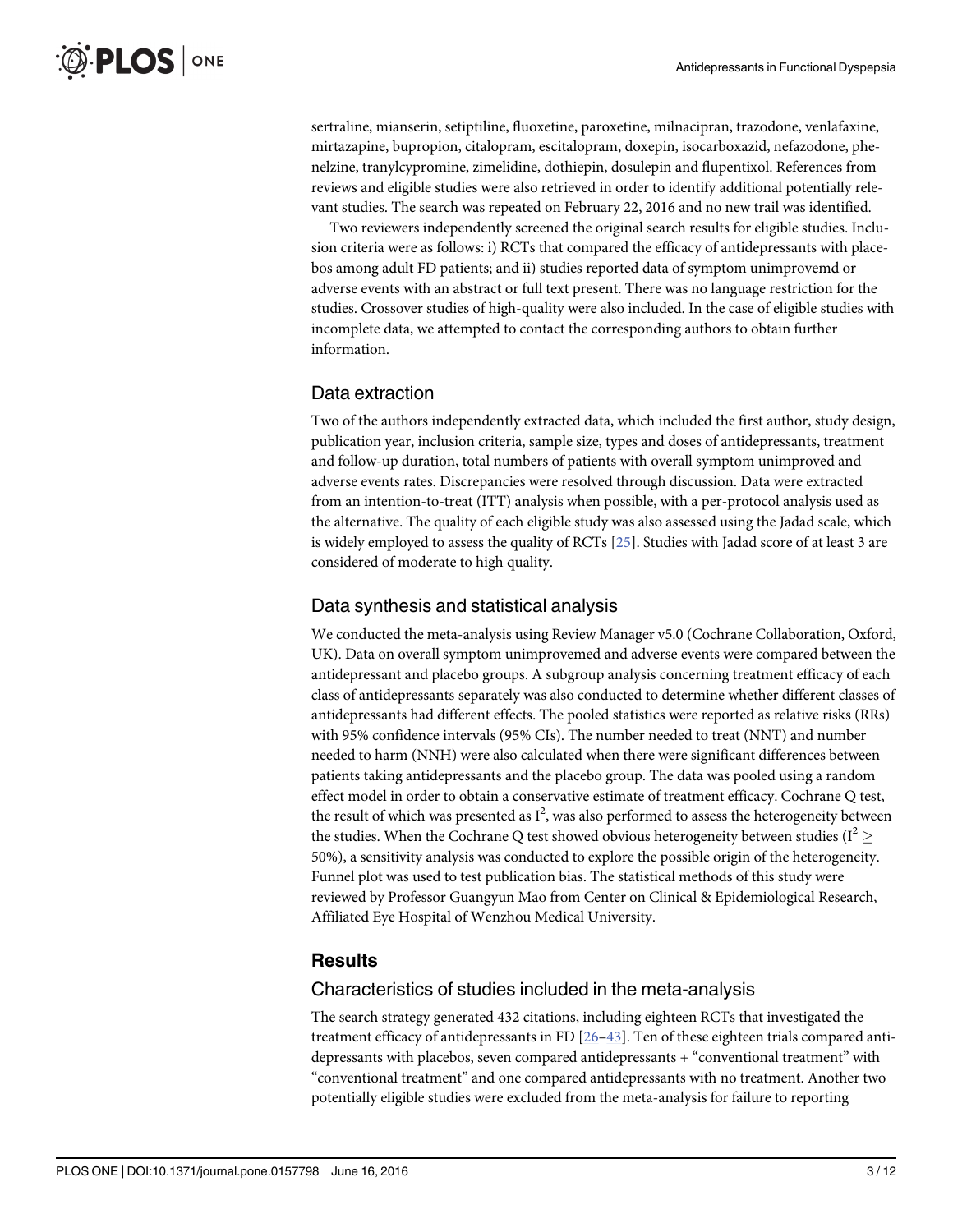<span id="page-3-0"></span>

Fig 1. Identification of eligible studies.

doi:10.1371/journal.pone.0157798.g001

relevant data. Therefore, eight clinical trials [[26](#page-10-0)–[33](#page-10-0)], including six RCTs and two cross-over studies, were ultimately included. All of the included trails were written in English. A flow chart of the selection process is shown in Fig 1.

Among the included studies, six were published in full text and two were in abstract form only [\[27,](#page-10-0) [29\]](#page-10-0). The antidepressants investigated in the eight studies included were sertraline, imipramine, amitriptyline, venlafaxine, nortriptyline and melitracen + flupenthixol  $(M + F)$ . All studies but one reported ITT analysis results [[28](#page-10-0)]; for that study, we used per-protocol analysis results. All eight articles were of moderate to high quality with Jadad scores of at leat 3. Detailed information is shown in [Table 1](#page-4-0). The corresponding authors of three studies were contacted by e-mail in an effort to obtain unpublished data needed for the present study, but no responses were received [[28](#page-10-0), [30](#page-10-0), [31](#page-10-0)].

## Treatment efficacy

Seven of the eight RCTs reported the overall symptom improvement rates in response to treatment. Of these, three studies reported the exact symptom scores in each group, and three studies reported on quality-of-life improvements. In total, 252 of 463 patients reported that symptoms were unimproved in the antidepressant group, compared with 139 of 370 patients in the placebo group, with no significant difference between the two groups ( $RR = 0.85$ , 95% CI: 0.69 to 1.03,  $P = 0.10$ ). The Cochran Q test showed a moderate level of heterogeneity between the studies ( $I^2 = 55\%$ ,  $P = 0.04$ ; [Fig 2A](#page-5-0)). In the sensitivity analysis according to the study design, no heterogeneity was found when the crossover studies were removed from the analysis, and still, administration of antidpressants did not show a benefit compared with pla-cebo (RR = 0.94, 95% CI, 0.83 to 1.06; [Fig 2A](#page-5-0)). In subgroup analysis, administration of tricyclic antidepressants significantly associated with reduced number of patients with symptom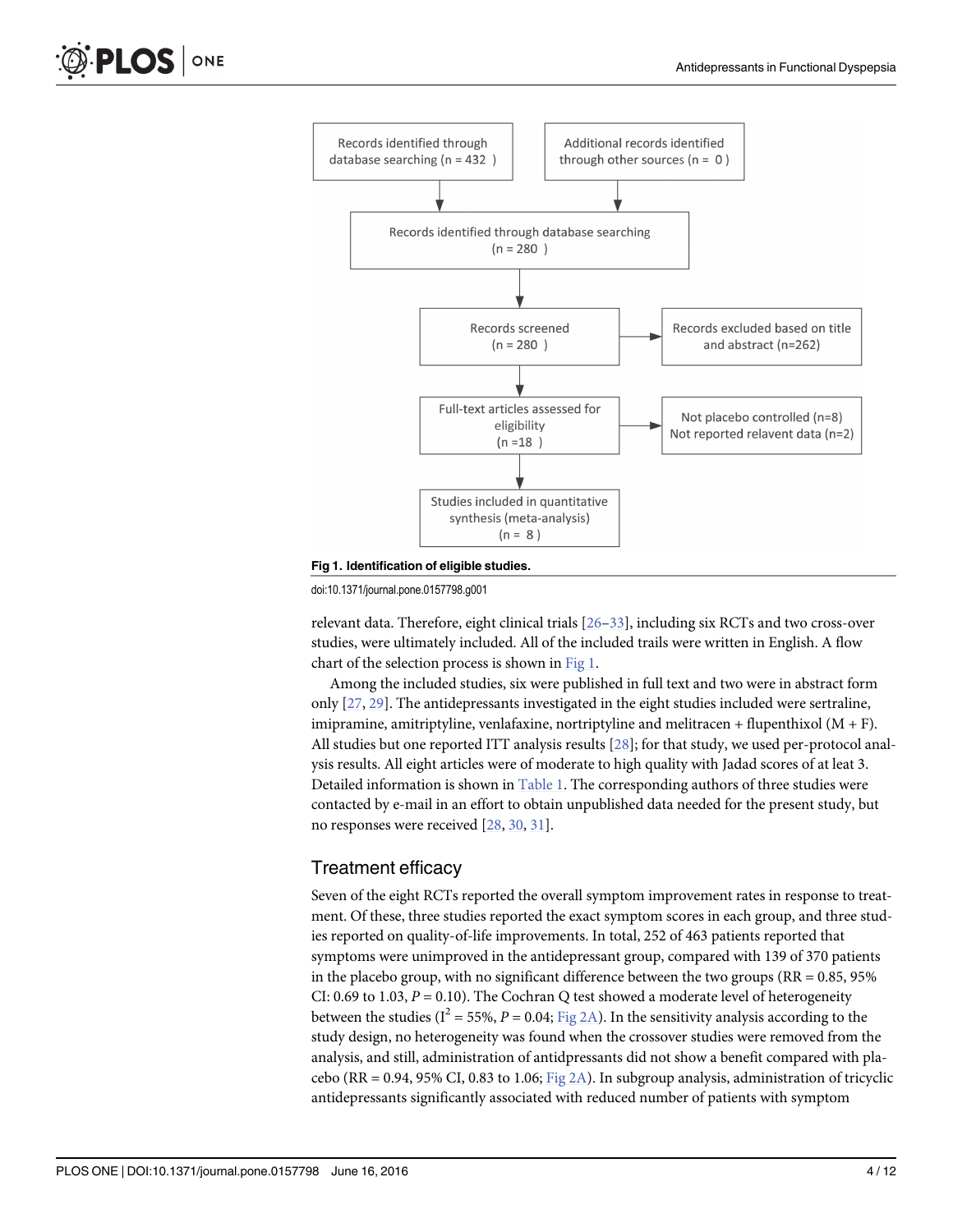<span id="page-4-0"></span>

| Reference                       | <b>Study</b><br>design | Jadad<br>score | <b>Inclusion criteria</b>                                                                                           | Sample<br>size | Treatment; length of<br>follow-up                                                             | <b>Response to</b><br>treatment              | <b>Adverse effect</b>         |
|---------------------------------|------------------------|----------------|---------------------------------------------------------------------------------------------------------------------|----------------|-----------------------------------------------------------------------------------------------|----------------------------------------------|-------------------------------|
|                                 |                        |                |                                                                                                                     |                |                                                                                               | Antidepressant<br>vs. Control                | Antidepressant<br>vs. Control |
| Talley NJ 2015 [26]             | <b>RCT</b>             | $\overline{4}$ | Met the Rome II<br>criteria; PPI<br>treatment failed;<br>without depression;<br>ages 18-75 y.                       | 292            | Amitriptyline 50 mg or<br>escitalopram 10 mg<br>or placebo gd for 12<br>w; 9 m                | 45.6%* vs. 40%                               | 29.2%# vs. 21%                |
| Kaosombatwattana<br>U 2015 [27] | <b>RCT</b>             | 3              | FD patients; PPI and/or<br>prokinetics<br>treatment failed                                                          | 61             | Nortriptyline 10 mg or<br>placebo qd for 8 w.;<br><b>NR</b>                                   | 53.6% vs, 54.5%                              | <b>NR</b>                     |
| Tan VP 2012 [28]                | <b>RCT</b>             | 5              | Met the Rome II<br>criteria; Hp-; ages<br>$17 - 71y$                                                                | 193            | Sertraline 50 mg or<br>placebo gd for 8 w;<br>8 w                                             | 28.4% vs.27.6%                               | <b>NR</b>                     |
| Wu JC 2011 [29]                 | <b>RCT</b>             | 3              | Met the Rome II<br>criteria; PPI<br>treatment failed;<br>ages $> 18y$                                               | 107            | Imipramine 50 mg or<br>placebo gd for 12<br>w; 12 w                                           | 63.6% vs.44.2%                               | <b>NR</b>                     |
| Braak B 2011 [30]               | <b>RCT</b>             | 5              | Met the Rome III<br>criteria; PPI<br>treatment failed;<br>without depression;<br>ages 18-65 y                       | 38             | Amitriptyline 25 mg or<br>placebo gd for 8 w;<br>8 w                                          | No differences<br>between the two<br>groups; | 72% vs.35%                    |
| Van Kerkhoven LA<br>2008 [31]   | <b>RCT</b>             | 3              | Clinical judgement;<br>ages $> 18y$                                                                                 | 160            | Venlafaxine (75 mg qd<br>2 w-150 mg gd 4<br>$w$ –75 mg qd 2 w)<br>or placebo for 8 w;<br>20 w | 37% vs. 39%                                  | <b>NR</b>                     |
| Hashash JG 2008<br>$[32]$       | Crossover<br>study     | 4              | Met the Rome III<br>criteria; PPI<br>treatment failed; Hp<br>eradication; without<br>depression; ages<br>$18 - 65y$ | 25             | $M + F$ or placebo 1<br>tablet bid for 4 w; 2<br>weeks for wash-out;<br>6 w                   | 70.8% vs.24%                                 | 20% vs. 8%                    |
| Mertz H 1998 [33]               | Crossover<br>study     | 3              | FD with sleep disorder;<br>Hp-; wihtout<br>depression; ages<br>$20 - 65$ y                                          | 7              | Amitriptyline 50 mg qn<br>or placebo for 8 w;<br>3 w for wash-out; 11<br>W                    | 71% vs. 28%                                  | <b>NR</b>                     |

#### [Table 1.](#page-3-0) Characteristics of clinical trials examining antidepressants in functional dyspepsia.

RCT: randomized controlled trial. NR: not reported. IBS: irritable bowel syndrome. FD: functional dyspepsia. PPI: proton pump inhibitor. qd: once per day. qn: once every night.  $M + F$ : melitracen+flupenthixol

\*53% in the amitriptyline group vs 38% in the escitalopram group.

# 30% in the amitriptyline group vs 29% in the escitalopram group.

doi:10.1371/journal.pone.0157798.t001

unimproved compared with placebo (RR = 0.76, 95% CI: 0.62 to 0.94;  $I^2 = 0\%$ ,  $P = 0.39$ ;) ([Fig](#page-5-0) [2B\)](#page-5-0) with an NNT of 7 (95% CI: 4, 26). However, no significantly differences were found between selective serotonin reuptake inhibitors (SSRIs) group and placebo group (RR = 1.00, 95% CI: 0.86 to 1.17;  $I^2 = 0$ %,  $P = 0.82$ ; [Fig 2C\)](#page-5-0).

#### Adverse effects

Three of the eight studies, which included 379 patients, reported the exact number of adverse events. A total of 75 (31.6%) patients in the antidepressant group compared with 29 (20.4%) in the placebo group were reported to have experienced adverse events. A significant association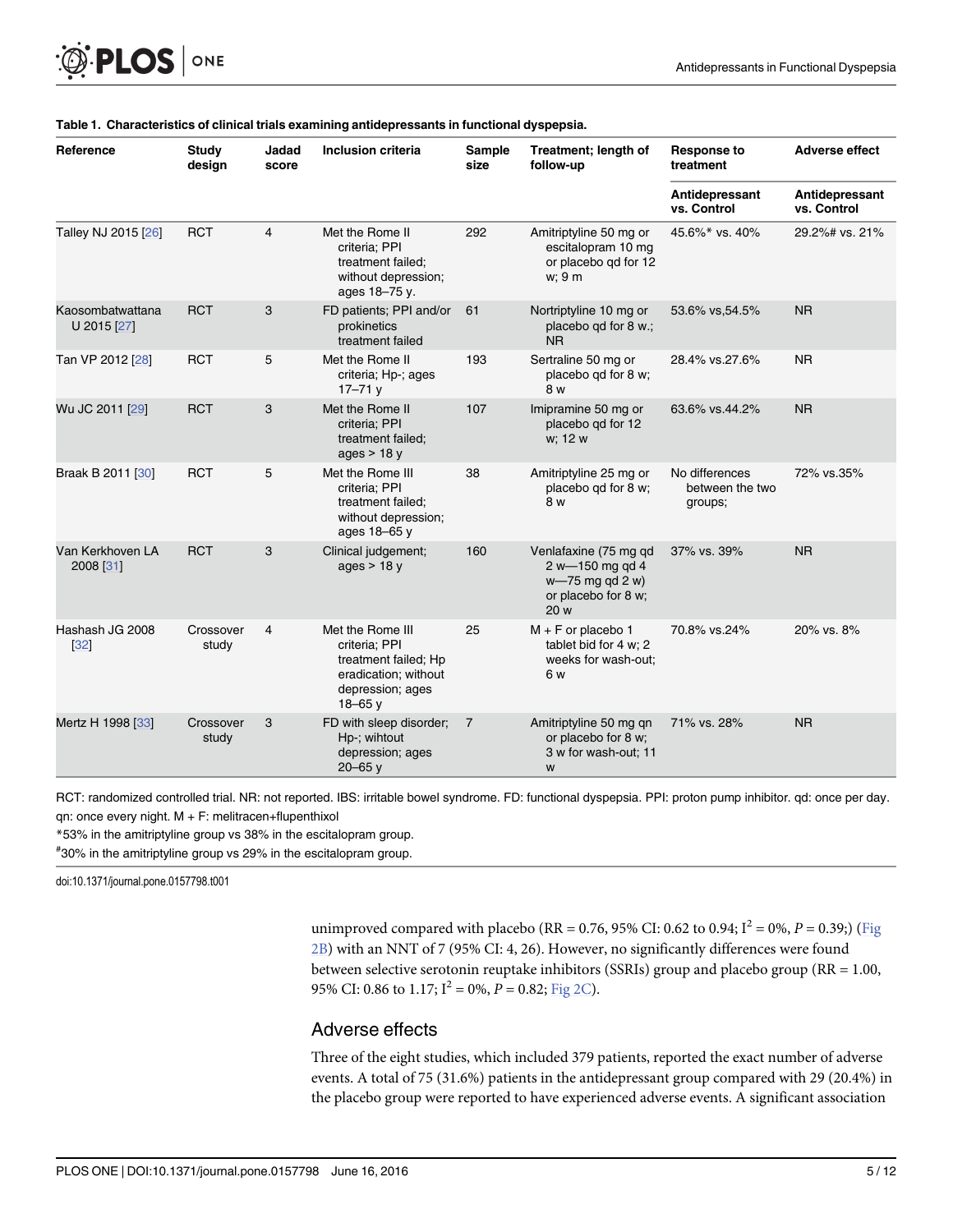<span id="page-5-0"></span>

| (A)                                                                                                     |         |                        |                                      |
|---------------------------------------------------------------------------------------------------------|---------|------------------------|--------------------------------------|
|                                                                                                         |         | <b>Risk Ratio</b>      | <b>Risk Ratio</b>                    |
| <b>Study or Subgroup</b>                                                                                | Weight  | M-H, Random, 95% Cl    | M-H, Random, 95% CI                  |
| <b>RCT</b>                                                                                              |         |                        |                                      |
| Kaosombatwattana U 2015                                                                                 | 9.3%    | 1.02 [0.59, 1.76]      |                                      |
| TAlley NJ 2015                                                                                          | 23.3%   | $0.92$ [0.75, 1.13]    |                                      |
| Tan VP 2012                                                                                             | 23.7%   | 0.99 [0.81, 1.21]      |                                      |
| Van kerkhoen LA 2008                                                                                    | 21.3%   | 1.02 [0.80, 1.30]      |                                      |
| Wu JC 2011                                                                                              | 13.1%   | 0.63 [0.41, 0.96]      |                                      |
| Subtotal (95% CI)                                                                                       | 90.7%   | 0.94 [0.83, 1.06]      |                                      |
| <b>Total events</b>                                                                                     |         |                        |                                      |
| Heterogeneity: Tau <sup>2</sup> = 0.00; Chi <sup>2</sup> = 4.41, df = 4 (P = 0.35); $I^2$ = 9%          |         |                        |                                      |
| Test for overall effect: $Z = 0.99$ (P = 0.32)                                                          |         |                        |                                      |
| <b>Crossover study</b>                                                                                  |         |                        |                                      |
| Hashash JG 2008                                                                                         | 7.0%    | 0.38 [0.20, 0.74]      |                                      |
| Mertz H 1998                                                                                            | 2.3%    | 0.40 [0.11, 1.41]      |                                      |
| Subtotal (95% CI)                                                                                       | 9.3%    | $0.39$ [0.22, 0.70]    |                                      |
| <b>Total events</b>                                                                                     |         |                        |                                      |
| Heterogeneity: Tau <sup>2</sup> = 0.00; Chi <sup>2</sup> = 0.00, df = 1 (P = 0.95); l <sup>2</sup> = 0% |         |                        |                                      |
| Test for overall effect: $Z = 3.18$ (P = 0.001)                                                         |         |                        |                                      |
|                                                                                                         |         |                        |                                      |
| <b>Total (95% CI)</b>                                                                                   | 100.0%  | $0.85$ $[0.69, 1.03]$  |                                      |
| <b>Total events</b>                                                                                     |         |                        |                                      |
| Heterogeneity: Tau <sup>2</sup> = 0.03; Chi <sup>2</sup> = 13.34, df = 6 (P = 0.04); $I^2$ = 55%        |         |                        |                                      |
| Test for overall effect: $Z = 1.62$ (P = 0.10)                                                          |         |                        | 0.01<br>0.1<br>10<br>100             |
|                                                                                                         |         |                        | Favours experimental Favours control |
|                                                                                                         |         |                        |                                      |
| (B)                                                                                                     |         |                        |                                      |
|                                                                                                         |         | <b>Risk Ratio</b>      | <b>Risk Ratio</b>                    |
| <b>Study or Subgroup</b>                                                                                | Weight  | M-H, Random, 95% CI    | M-H, Random, 95% CI                  |
| Kaosombatwattana U 2015                                                                                 | 14.1%   | 1.02 [0.59, 1.76]      |                                      |
| <b>Mertz H 1998</b>                                                                                     | 2.6%    | 0.40 [0.11, 1.41]      |                                      |
| $T$ $\wedge$ $H_{\alpha}$ , $\wedge$ $H$ $I$ $\wedge$ $\wedge$ $H$ $F$                                  | E O E 0 | $0.70$ IQ $0.4$ $0.03$ |                                      |

| Kaosombatwattana U 2015                                                                         | 14.1%                                | 1.02 [0.59, 1.76]   |     |  |  |
|-------------------------------------------------------------------------------------------------|--------------------------------------|---------------------|-----|--|--|
| Mertz H 1998                                                                                    | 2.6%                                 | $0.40$ [0.11, 1.41] |     |  |  |
| TAlley NJ 2015                                                                                  | 59.5%                                | 0.79 [0.61, 1.03]   |     |  |  |
| Wu JC 2011                                                                                      | 23.8%                                | $0.63$ [0.41, 0.96] |     |  |  |
| <b>Total (95% CI)</b>                                                                           | 100.0%                               | $0.76$ [0.62, 0.94] |     |  |  |
| Total events                                                                                    |                                      |                     |     |  |  |
| Heterogeneity: Tau <sup>2</sup> = 0.00; Chi <sup>2</sup> = 2.99, df = 3 (P = 0.39); $I^2 = 0\%$ | 0.01<br>0.1                          | 10                  | 100 |  |  |
| Test for overall effect: $Z = 2.57$ (P = 0.01)                                                  | Favours experimental Favours control |                     |     |  |  |
|                                                                                                 |                                      |                     |     |  |  |

| (C)                                                                                                                                              |        |                     |                                                                  |  |  |  |
|--------------------------------------------------------------------------------------------------------------------------------------------------|--------|---------------------|------------------------------------------------------------------|--|--|--|
|                                                                                                                                                  |        | <b>Risk Ratio</b>   | <b>Risk Ratio</b>                                                |  |  |  |
| <b>Study or Subgroup</b>                                                                                                                         | Weight | M-H. Random, 95% CI | M-H, Random, 95% CI                                              |  |  |  |
| TAlley NJ 2015                                                                                                                                   | 43.7%  | 1.02 [0.82, 1.28]   |                                                                  |  |  |  |
| Tan VP 2012                                                                                                                                      | 56.3%  | 0.99 [0.81, 1.21]   |                                                                  |  |  |  |
| <b>Total (95% CI)</b><br>Total events                                                                                                            | 100.0% | 1.00 [0.86, 1.17]   |                                                                  |  |  |  |
| Heterogeneity: Tau <sup>2</sup> = 0.00; Chi <sup>2</sup> = 0.05, df = 1 (P = 0.82); $1^2$ = 0%<br>Test for overall effect: $Z = 0.06$ (P = 0.95) |        |                     | 0.01<br>100<br>0.1<br>10<br>Favours experimental Favours control |  |  |  |

[Fig 2. F](#page-3-0)orest plot showing efficacy of antidepressants versus placebo. (A) Treatment efficacy of all antidepressants investigated. (B) Treatment efficacy of tricyclic antidepressants (TCAs). TCAs significantly reduce risk of symptom unimproved. (C) Treatment efficacy of selective serotonin reuptake inhibitors (SSRIs). SSRIs do not show a benefit over placebo.

doi:10.1371/journal.pone.0157798.g002

was found between the use of antidepressants and an increase in adverse events (RR = 1.64, 95% CI: 1.14 to 2.35, P = 0.007) with an NNH of 9 (95% CI: 5, 44) and no heterogeneity was found among the included studies ( $I^2 = 0\%$ ,  $P = 0.54$ ) [\(Fig 3\)](#page-6-0). No serious adverse event was reported in any study.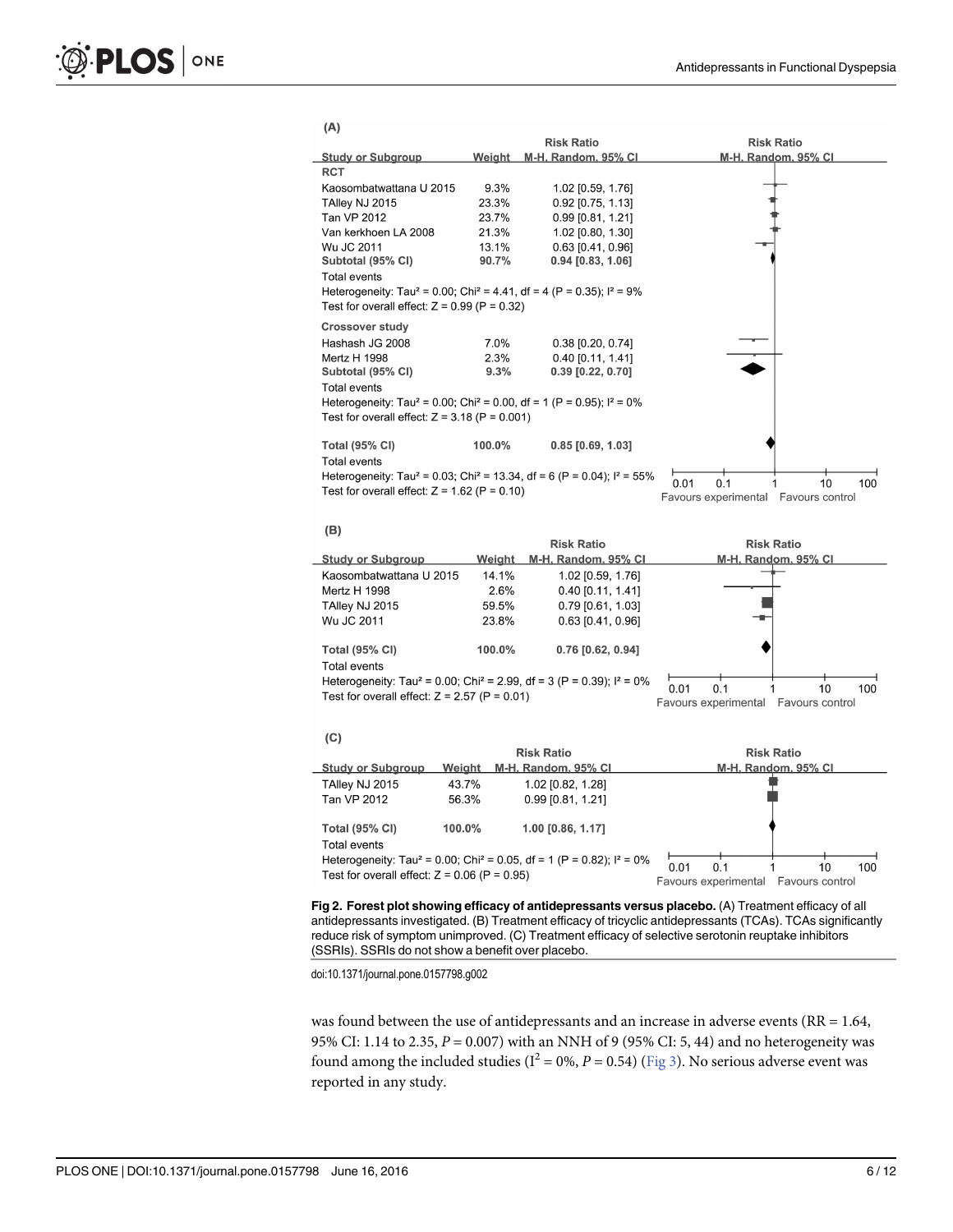<span id="page-6-0"></span>

|                                                                                                                                                                          |        | <b>Risk Ratio</b>                                   | <b>Risk Ratio</b> |                     |  |  |
|--------------------------------------------------------------------------------------------------------------------------------------------------------------------------|--------|-----------------------------------------------------|-------------------|---------------------|--|--|
| <b>Study or Subgroup</b>                                                                                                                                                 | Weight | M-H, Random, 95% CI                                 |                   | M-H, Random, 95% CI |  |  |
| <b>Braak B 2011</b>                                                                                                                                                      | 29.6%  | 2.06 [1.06, 4.00]                                   |                   |                     |  |  |
| Hashash JG 2008                                                                                                                                                          | 5.5%   | 2.60 [0.56, 12.16]                                  |                   |                     |  |  |
| Talley NJ 2015                                                                                                                                                           | 64.9%  | 1.42 [0.91, 2.22]                                   |                   |                     |  |  |
| <b>Total (95% CI)</b>                                                                                                                                                    | 100.0% | 1.64 [1.14, 2.35]                                   |                   |                     |  |  |
| <b>Total events</b><br>Heterogeneity: Tau <sup>2</sup> = 0.00; Chi <sup>2</sup> = 1.23, df = 2 (P = 0.54); $1^2$ = 0%<br>Test for overall effect: $Z = 2.68$ (P = 0.007) |        | 0.05<br>0.2<br>Favours experimental Favours control | 20<br>5           |                     |  |  |



doi:10.1371/journal.pone.0157798.g003

#### Publication bias

The funnel plot regarding the treatment efficcacy of all included trials showed asymmetry (Fig 4A). However, the funnel plot of RCTs included seems asymmetrical which means publication bias is unlikely among these studies (Fig 4B).

### Antidepressants plus "conventional treatment" compared with "conventional treatment" alone

The quality of studies comparing efficacy of antidepressants + "conventional treatment" with "convention treatment" alone was poor. Six of the seven studies investigated treatment efficacy of  $M + F$  (deanxit). Detailed information is shown in [S1 Table](#page-8-0). Results from these studies were also pooled. The RR for symptom unimproved with antidepressants + "conventional treatment" versus "conventional treatment" alone was 0.3 (95% CI: 0.22 to 0.42;  $I^2 = 0$ %,  $P = 0.92$ ) [\(S1 Fig\)](#page-8-0) with an NNT of 4 (95% CI: 3 to 5). Adverse events rates were equivalent among patients allocated to either of the two groups (RR = 1.72, 95%CI: 0.69 to 4.32;  $I^2 = 35$ %,  $P = 0.19$  (S<sub>2</sub> Fig).





doi:10.1371/journal.pone.0157798.g004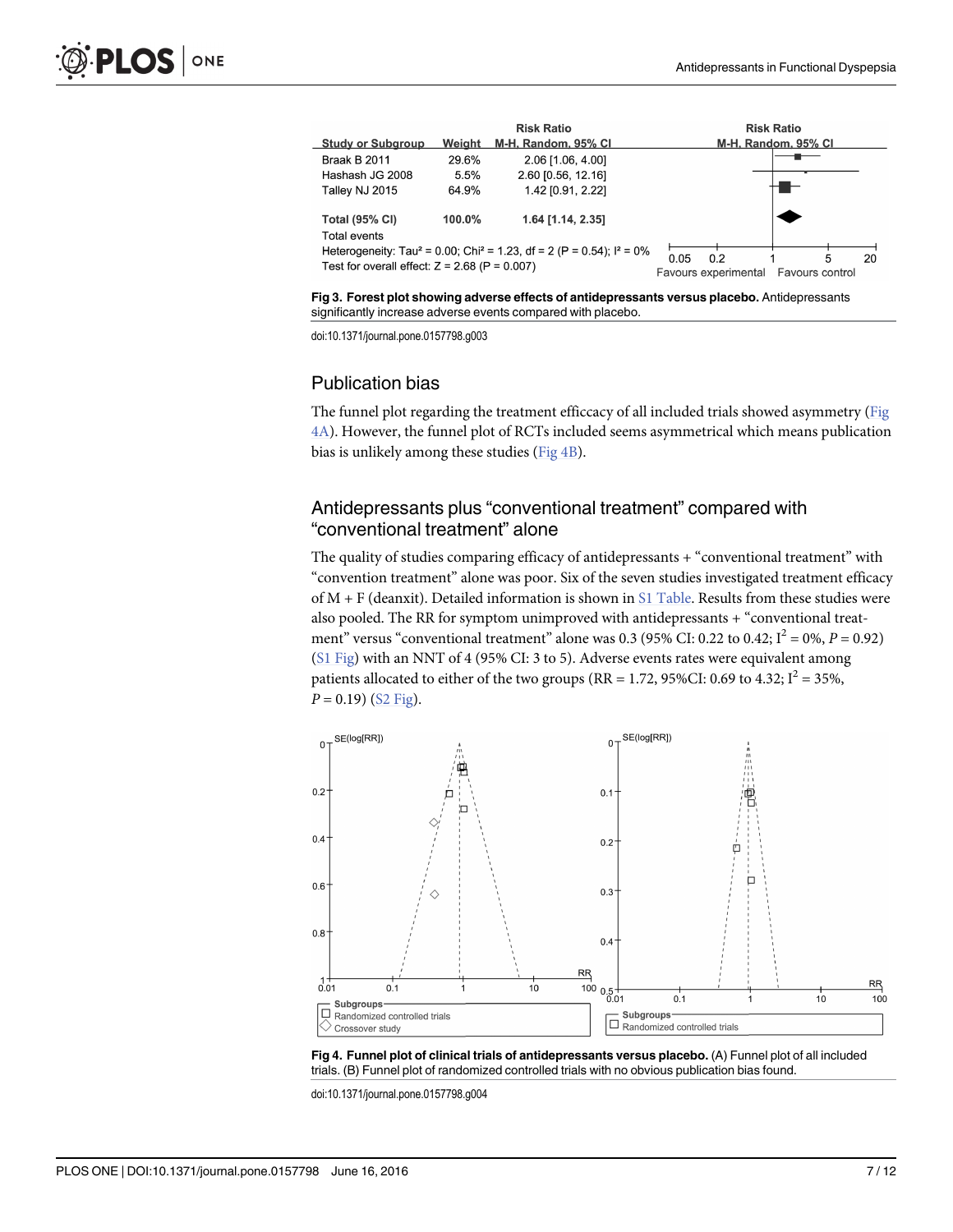# <span id="page-7-0"></span>**Discussion**

A meta-analysis of RCTs that assessed the efficacy of antidepressants in managing adult FD was conducted. TCAs, but not SSRIs, are effective in the treatment of adult FD. Patients allocated to the antidepressants group reported more adverse events than those allocated to placebo group, with an NNH of 9. Antidepressants used in combination with "conventional treatment" also showed increased symptom improvement rates compared with "conventional treatment" alone. However, studies investigating this issue are of low quality.

The main findings of this meta-analysis appear to be inconsistent with previous studies. We identified 3 meta-analyses on this topic, all of which concluded that antidepressants are effective in relieving FD symptoms. However, all of these studies were methodologically different from ours. One study included both IBS and FD patients but did not analyse them separately [\[23](#page-10-0)]. The other two studies included patients who were treated with levosulpiride [[21,](#page-9-0) [22\]](#page-9-0). Levosulpiride is a dopamine D2 receptor antagonist and a mild 5-HT4 receptor agonist, which make it both a prokinetic agent and an antidepressant [\[44,](#page-11-0) [45\]](#page-11-0). the inclusion of levosulpiride may have introduced bias because previous studies have found that prokinetic agents are effective in treating FD [[46\]](#page-11-0). In addition, one of the reports pooled the results of studies that examine antidepressants compared with placebos, "conventional treatment" or no treatment into a single analysis [[21\]](#page-9-0). Moreover, this same study assessed the therapeutic effect by comparing means of indices evaluating FD symptoms before and after treatment with antidepressants. As is known, a placebo response is common among FD patients, [[47\]](#page-11-0) for which reason it cannot be concluded that antidepressants are effective in the treatment of FD. Finally, none of these meta-analyses assessed the quality of the included studies.

In the present study, several methods were used to overcome these limitations. First of all, we included recently published RCTs which were not included in previous meta-analyses. Quality assessments were also conducted, and only moderate-to-high-quality, placebo-controlled studies were included in our meta-analysis. Owing to the small number of RCTs identified, we also included crossover studies. A sensitivity study was conducted when heterogeneity was present, and a subgroup analysis was conducted to evaluate the efficacy of different classes of medication. Data from an ITT analysis were used whenever possible, further ensuring that the treatment effect was not overestimated. The adverse effects of antidepressants were also pooled and assessed, steps that were not taken in previous studies.

There are limitations to the present meta-analysis, most of which are due to the characteristics of the included studies. First, only 6 RCTs were included, which is a relatively small number. In the subgroup analyses, only two and three studies were included in the assessment of the efficacy of SSRIs and the tolerability of antidepressants, respectively. However, according to the present results, the ineffectiveness of SSRIs is almost unlikely due to the small sample size. To include as many eligible studies as possible, we also contacted the corresponding authors of three RCTs in an effort to obtain unpublished data. Second, moderate heterogeneity was found when the crossover studies were included. This heterogeneity may have resulted from the study design, type of medicine used or treatment duration, among other factors. It is notable that a crossover study conducted by Hashash *et al.* has found a very large effect favouring the use of  $M + F[32]$  $M + F[32]$  $M + F[32]$ . Melitracen is a TCA, while flupenthixol is a typical antipsychotic agent. The combination of the two has both anxiolytic and antidepressant properties. However, no RCT that compares the efficacy of  $M + F$  with placebos in FD has been published to date. When the crossover studies are excluded from the analysis, both heterogeneity and publication bias disappeared. Third, although all of the included RCTs were of high to moderate quality, two articles were meeting abstracts that did not contain the full texts with additional information [\[27,](#page-10-0) [29\]](#page-10-0). Fourth, the diverse inclusion criteria used in each included article may have introduced bias.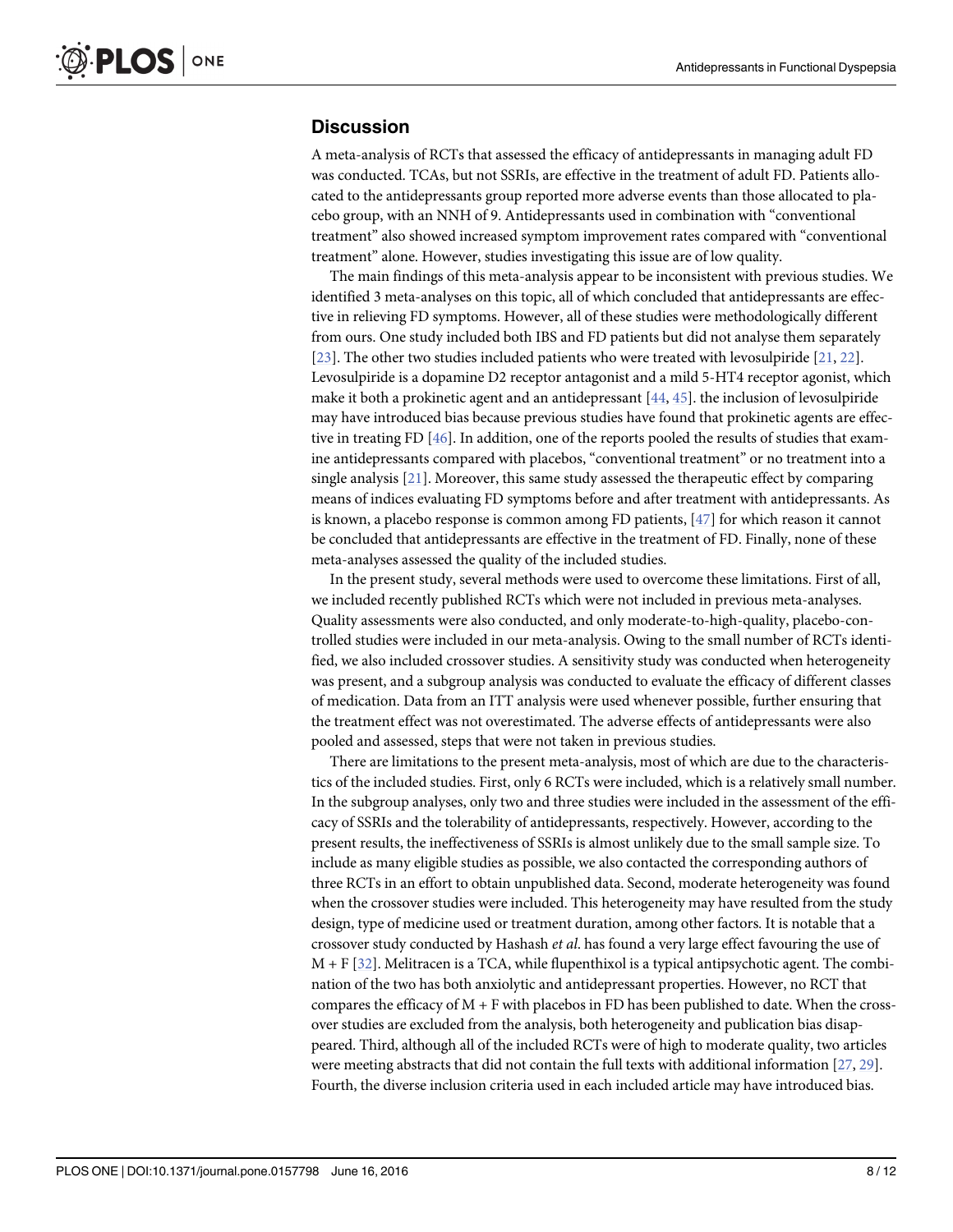<span id="page-8-0"></span>The present study finds improvement in patients taking TCAs but not in those taking SSRIs. This difference may be due to the superior pain relieving function of TCAs. One metaanalysis found that TCAs, but not SSRIs, can significantly reduce functional chest pain  $[17]$ . An RCT by Talley et al. has found that patients with ulcer-like FD who take amitriptyline, a TCA, are more likely to report symptom improvement than patients with dysmotility-like FD [\[26](#page-10-0)], but improvement was not observed in patients taking escitalopram, a SSRI. It is possible that antidepressants are more effective in managing certain subtypes of FD, and this avenue should be explored in the future. In addition, the frequently reported adverse effects of antidepressants may limit their efficacy. In the present analysis, adverse events occurred significantly more frequently in the antidepressant group than in the placebo group with an NNH being 9. Fortunately, however, no serious adverse events were reported. Due to the small number of studies included, we did not analyse the tolerability of TCAs and SSRIs separately.

# **Conclusions**

In conclusion, the current data support the use of TCAs but not SSRIs in the management of FD in adults. However, the present data also indicate an increased risk of adverse events for antidepressants. Further well-designed, high-quality studies are needed, in particular to investigate the treatment efficacy of TCAs for subtypes of FD.

# Supporting Information

[S1 Fig.](http://www.plosone.org/article/fetchSingleRepresentation.action?uri=info:doi/10.1371/journal.pone.0157798.s001) Forest plot showing the efficacy of antidepressants + "conventional treatment" versus "conventional treatment." (EPS)

[S2 Fig.](http://www.plosone.org/article/fetchSingleRepresentation.action?uri=info:doi/10.1371/journal.pone.0157798.s002) Forest plot showing adverse effects of antidepressants + "conventional treatment" versus "conventional treatment." (EPS)

[S1 File.](http://www.plosone.org/article/fetchSingleRepresentation.action?uri=info:doi/10.1371/journal.pone.0157798.s003) PRISMA Checklist. (DOC)

[S1 Table](http://www.plosone.org/article/fetchSingleRepresentation.action?uri=info:doi/10.1371/journal.pone.0157798.s004). Characteristics of studies investigating efficacy of antidepressants + "conventional treatment" versus "conventional treatment." (DOC)

# Acknowledgments

The authors wish to thank Dr. Gungyun Mao from from Center on Clinical & Epidemiological Research, Affiliated Eye Hospital of Wenzhou Medical University for his helpful comments.

# Author Contributions

Conceived and designed the experiments: YL CT. Performed the experiments: YL MC ZH. Analyzed the data: YL MC ZH. Wrote the paper: YL CT.

# References

- [1.](#page-1-0) Tack J, Talley NJ, Camilleri M, Holtmann G, Hu P, Malagelada JR, et al. Functional gastroduodenal disorders. Gastroenterology. 2006; 130:1466–1479. doi: [10.1053/j.gastro.2005.11.059](http://dx.doi.org/10.1053/j.gastro.2005.11.059) PMID: [16678560](http://www.ncbi.nlm.nih.gov/pubmed/16678560)
- [2.](#page-1-0) Aro P, Talley NJ, Ronkainen J, Storskrubb T, Vieth M, Johansson SE, et al. Anxiety is associated with uninvestigated and functional dyspepsia (Rome III criteria) in a Swedish population-based study. Gastroenterology. 2009; 137:94–100. doi: [10.1053/j.gastro.2009.03.039](http://dx.doi.org/10.1053/j.gastro.2009.03.039) PMID: [19328797](http://www.ncbi.nlm.nih.gov/pubmed/19328797)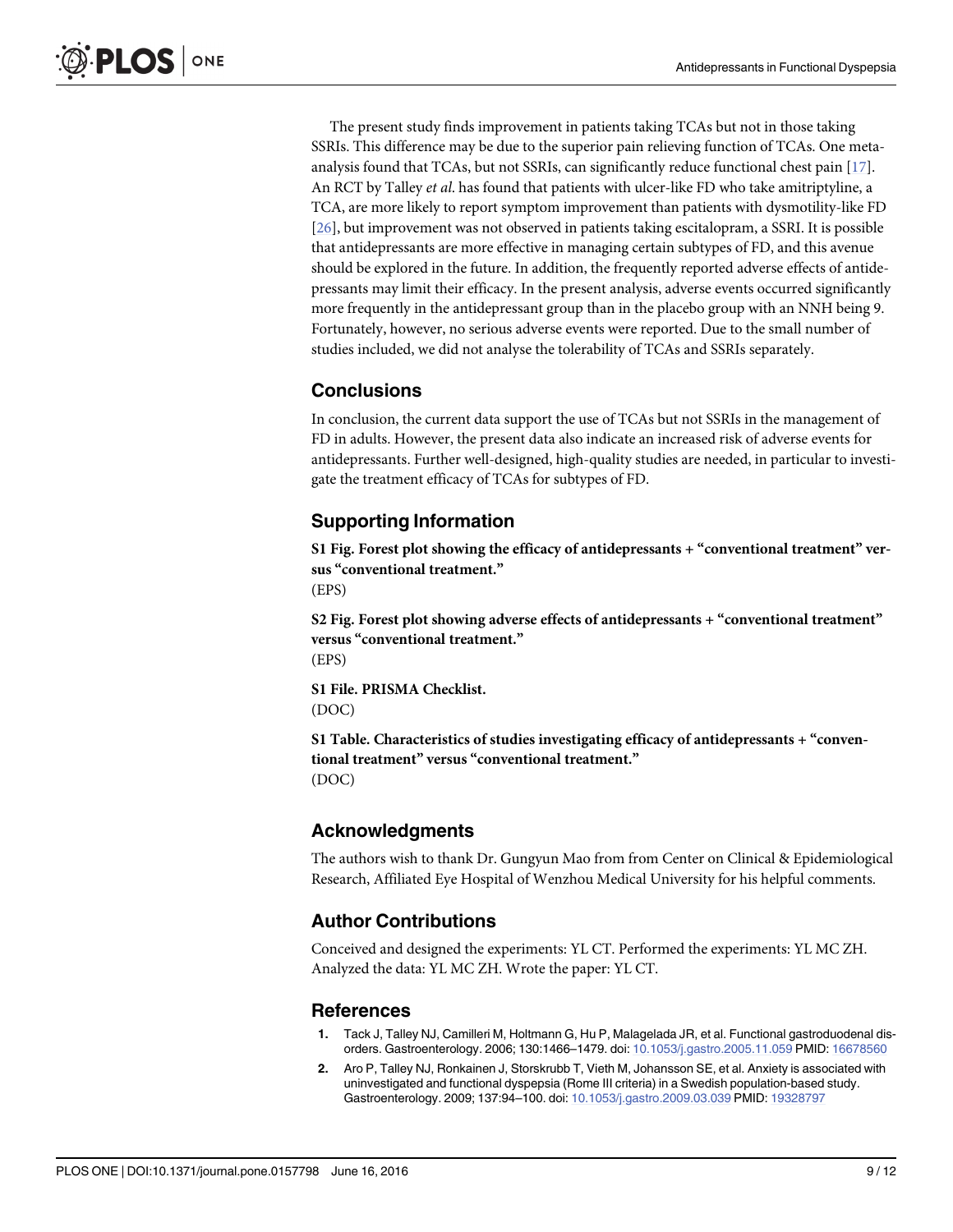- <span id="page-9-0"></span>[3.](#page-1-0) Koloski NA, Jones M, Kalantar J, Weltman M, Zaguirre J, Talley NJ. The brain—gut pathway in functional gastrointestinal disorders is bidirectional: a 12-year prospective population-based study. Gut. 2012; 61:1284–1290. doi: [10.1136/gutjnl-2011-300474](http://dx.doi.org/10.1136/gutjnl-2011-300474) PMID: [22234979](http://www.ncbi.nlm.nih.gov/pubmed/22234979)
- [4.](#page-1-0) Lu CL, Lang HC, Chang FY, Chen CY, Luo JC, Wang SS, et al. Prevalence and health/social impacts of functional dyspepsia in Taiwan: A study based on the Rome Criteria Questionnaire Survey assisted by endoscopic exclusion among a physical check-up population. Scand J Gastroenterol. 2005; 40:402–411. doi: [10.1080/00365520510012190](http://dx.doi.org/10.1080/00365520510012190) PMID: [16028434](http://www.ncbi.nlm.nih.gov/pubmed/16028434)
- [5.](#page-1-0) Shaib Y, El-Serag HB. The prevalence and risk factors of functional dyspepsia in a multiethnic population in the United States. Am J Gastroenterol. 2004; 99:2210–2216. doi: [10.1111/j.1572-0241.2004.](http://dx.doi.org/10.1111/j.1572-0241.2004.40052.x) [40052.x](http://dx.doi.org/10.1111/j.1572-0241.2004.40052.x) PMID: [15555004](http://www.ncbi.nlm.nih.gov/pubmed/15555004)
- [6.](#page-1-0) Yamawaki H, Futagami S, Shimpuku M, Sato H, Wakabayashi T, Maruki Y, et al. Impact of sleep disorders, quality of life and gastric emptying in distinct subtypes of functional dyspepsia in Japan. J Neurogastroenterol Motil. 2014; 20:104–112. doi: [10.5056/jnm.2014.20.1.104](http://dx.doi.org/10.5056/jnm.2014.20.1.104) PMID: [24466451](http://www.ncbi.nlm.nih.gov/pubmed/24466451)
- 7. Halder SLS, Locke GR, Talley NJ, Fett SL, Zinsmeister AR, Melton LJ. Impact of functional gastrointestinal disorders on health-related quality of life: a population-based case-control study. Aliment Pharmacol Ther. 2004; 19:233–242. doi: [10.1111/j.0269-2813.2004.01807.x](http://dx.doi.org/10.1111/j.0269-2813.2004.01807.x) PMID: [14723614](http://www.ncbi.nlm.nih.gov/pubmed/14723614)
- [8.](#page-1-0) Koloski NA, Talley TN, Boyce PM. The Impact of functional gastrointestinal disorders on quality of life. Am J Gstroenterol. 2000; 95:67–71.
- [9.](#page-1-0) Miwa H, Ghoshal UC, Fock KM, Gonlachanvit S, Gwee KA, Ang TL, et al. Asian consensus report on functional dyspepsia. J Gastroenterol Hepatol. 2012; 27:626–641. doi: [10.1111/j.1440-1746.2011.](http://dx.doi.org/10.1111/j.1440-1746.2011.07037.x) [07037.x](http://dx.doi.org/10.1111/j.1440-1746.2011.07037.x) PMID: [22142407](http://www.ncbi.nlm.nih.gov/pubmed/22142407)
- [10.](#page-1-0) Wang WH, Huang JQ, Zheng GF, Xia HH, Wong WM, Liu XG, et al. Effects of proton-pump inhibitors on functional dyspepsia: a meta-analysis of randomized placebo-controlled trials. Clin Gastroenterol Hepatol. 2007; 5:178–185. doi: [10.1016/j.cgh.2006.09.012](http://dx.doi.org/10.1016/j.cgh.2006.09.012) PMID: [17174612](http://www.ncbi.nlm.nih.gov/pubmed/17174612)
- [11.](#page-1-0) Hsu YC, Liou JM, Yang TH, Hsu WL, Lin HJ, Wu HT, et al. Proton pump inhibitor versus prokinetic therapy in patients with functional dyspepsia: is therapeutic response predicted by Rome III subgroups? J Gastroenterol. 2010; 46:183–190. doi: [10.1007/s00535-010-0334-1](http://dx.doi.org/10.1007/s00535-010-0334-1) PMID: [20957498](http://www.ncbi.nlm.nih.gov/pubmed/20957498)
- [12.](#page-1-0) Fischler B, Tack J, De Gucht V, Shkedy ZI, Persoons P, Broekaert D, et al. Heterogeneity of symptom pattern, psychosocial factors, and pathophysiological mechanisms in severe functional dyspepsia. Gastroenterology. 2003; 124:903–910. doi: [10.1053/gast.2003.50155](http://dx.doi.org/10.1053/gast.2003.50155) PMID: [12671886](http://www.ncbi.nlm.nih.gov/pubmed/12671886)
- [13.](#page-1-0) Tack J, Piessevaux H, Coulie B, Caenepeel P, Janssens J. Role of impaired gastric accommodation to a meal in functional dyspepsia. Gastroenterology. 1998; 115:1346–52. PMID: [9834261](http://www.ncbi.nlm.nih.gov/pubmed/9834261)
- [14.](#page-1-0) Bouras EP, Talley NJ, Camilleri M, Burton DD, Heckman MG, Crook JE, et al. Effects of amitriptyline on gastric sensorimotor function and postprandial symptoms in healthy individuals: a randomized, doubleblind, placebo-controlled trial. Am J Gastroenterol. 2008; 103:2043–2050. PMID: [18803000](http://www.ncbi.nlm.nih.gov/pubmed/18803000)
- 15. Tack J, Broekaert D, Coulie B, Fischler B, Janssens J. Influence of the selective serotonin re-uptake inhibitor, paroxetine, on gastric sensorimotor function in humans. Aliment Pharmacol Ther. 2003; 17:603-608. PMID: [12622770](http://www.ncbi.nlm.nih.gov/pubmed/12622770)
- [16.](#page-1-0) Chial HJ, Camilleri M, Burton D, Thomforde G, Olden KW, Stephens D. Selective effects of serotonergic psychoactive agents on gastrointestinal functions in health. Am J Physiol Gastrointest Liver Physiol. 2003; 284:G130–G137. doi: [10.1152/ajpgi.00266.2002](http://dx.doi.org/10.1152/ajpgi.00266.2002) PMID: [12488239](http://www.ncbi.nlm.nih.gov/pubmed/12488239)
- [17.](#page-1-0) Wang W, Sun YH, Wang YY, Wang YT, Wang W, Li YQ, et al. Treatment of functional chest pain with antidepressants: a meta-analysis. Pain Physician. 2012; 15:E131–E142. PMID: [22430659](http://www.ncbi.nlm.nih.gov/pubmed/22430659)
- [18.](#page-1-0) Salerno SM, Browning R, Jackson JL. The effect of antidepressant treatment on chronic back pain: a meta-analysis. Arch Intern Med. 2002; 162:19–24. PMID: [11784215](http://www.ncbi.nlm.nih.gov/pubmed/11784215)
- [19.](#page-1-0) Ford AC, Talley NJ, Schoenfeld PS, Quigley EM, Moayyedi P. Efficacy of antidepressants and psychological therapies in irritable bowel syndrome: systematic review and meta-analysis. Gut. 2009; 58:367– 378. doi: [10.1136/gut.2008.163162](http://dx.doi.org/10.1136/gut.2008.163162) PMID: [19001059](http://www.ncbi.nlm.nih.gov/pubmed/19001059)
- [20.](#page-1-0) Rahimi R, Nikfar S, Rezaie A, Abdollahi M. Efficacy of tricyclic antidepressants in irritable bowel syndrome: A meta-analysis. World J Gastroenterol. 2009; 15:1548–1553. doi: [10.3748/wjg.15.1548](http://dx.doi.org/10.3748/wjg.15.1548) PMID: [19340896](http://www.ncbi.nlm.nih.gov/pubmed/19340896)
- [21.](#page-1-0) Passos Mdo C, Duro D, Fregni F. CNS or classic drugs for the treatment of pain in functional dyspepsia? A systematic review and meta-analysis of the literature. Pain Physician. 2008; 11:597–609. PMID: [18850025](http://www.ncbi.nlm.nih.gov/pubmed/18850025)
- [22.](#page-7-0) Hojo M, Miwa H, Yokoyama T, Ohkusa T, Nagahara A, Kawabe M, et al. Treatment of functional dyspepsia with antianxiety or antidepressive agents: systematic review. J Gastroenterol. 2005; 40:1036– 1042. doi: [10.1007/s00535-005-1687-8](http://dx.doi.org/10.1007/s00535-005-1687-8) PMID: [16322947](http://www.ncbi.nlm.nih.gov/pubmed/16322947)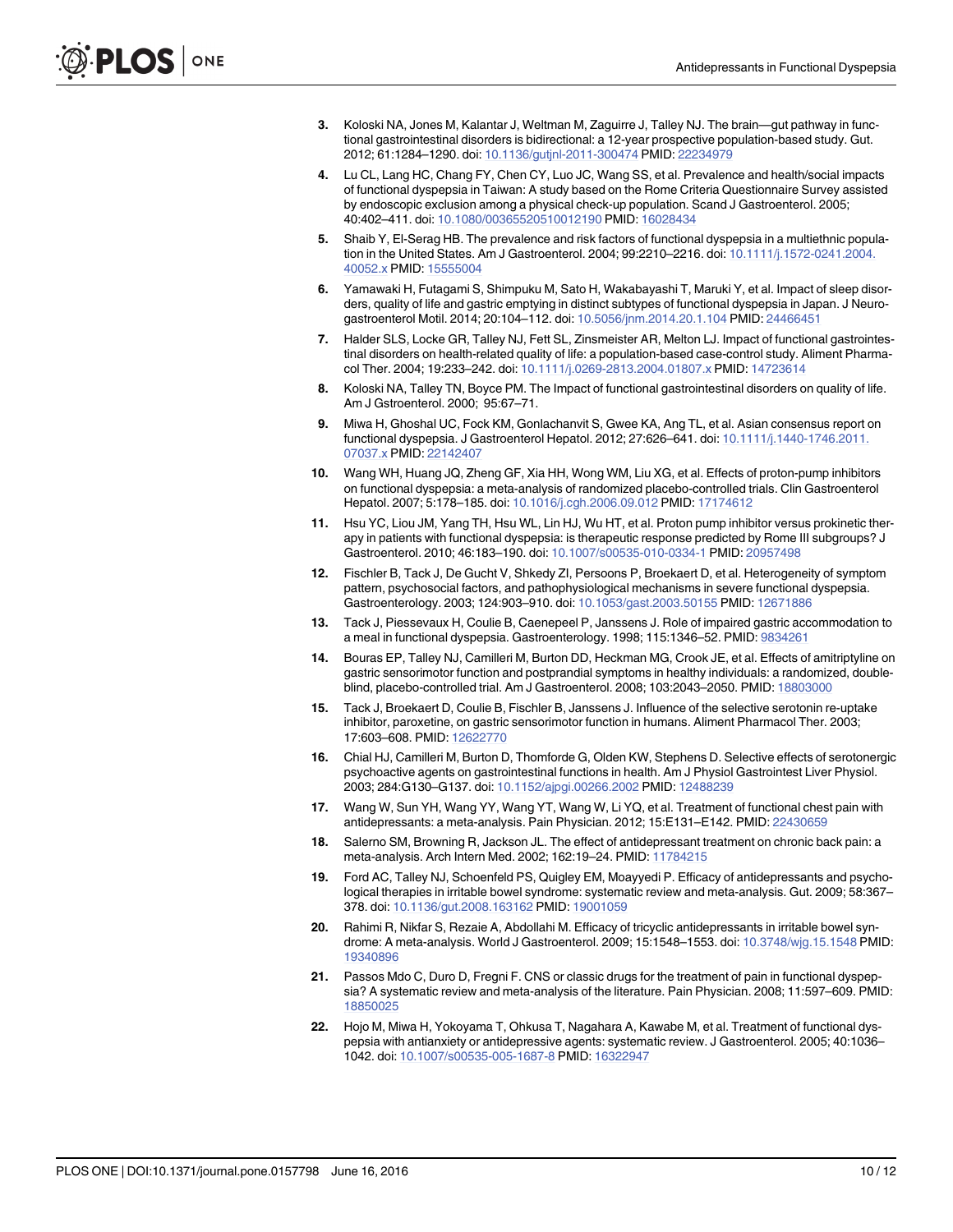- <span id="page-10-0"></span>[23.](#page-1-0) Jackson JL, O'Malley MP, Tomkins G, Balden E, Santoro J, Kroenke K. Treatment of functional gastrointestinal disorders with antidepressant medications: A meta-analysis. Am J Med. 2000; 108:65–72. PMID: [11059442](http://www.ncbi.nlm.nih.gov/pubmed/11059442)
- [24.](#page-1-0) Moher D, Liberati A, Tetzlaff J, Altman DG. Preferred reporting items for systematic reviews and metaanalyses: the PRISMA statement. PLoS Med. 2009; 6:e1000097. doi: [10.1371/journal.pmed.1000097](http://dx.doi.org/10.1371/journal.pmed.1000097) PMID: [19621072](http://www.ncbi.nlm.nih.gov/pubmed/19621072)
- [25.](#page-2-0) Jadad AR, Moore RA, Carroll D, Jenkinson C, Reynolds DJ, Gavaghan DJ. Assessing the quality of reports of randomized clinical trials: Is blinding necessary? Control Clin Trials. 1996; 17:1–12. PMID: [8721797](http://www.ncbi.nlm.nih.gov/pubmed/8721797)
- [26.](#page-2-0) Talley NJ, Locke GR, Saito YA, Almazar AE, Bouras EP, Howden CW, et al. Effect of amitriptyline and escitalopram on functional dyspepsia: A multicenter, randomized controlled study. Gastroenterology. 2015; 149:340–349. doi: [10.1053/j.gastro.2015.04.020](http://dx.doi.org/10.1053/j.gastro.2015.04.020) PMID: [25921377](http://www.ncbi.nlm.nih.gov/pubmed/25921377)
- [27.](#page-3-0) Kaosombatwattana U, Pongprasobchai S, Limsrivilai J, Leelakusolvong S, Tanwandee T. Efficacy and safety of nortriptyline in functional dyspepsia in asians: A randomized double-blind placebo-controlled trial. Gastroenterology. 2015; 148:S822.
- [28.](#page-3-0) Tan VP, Cheung TK, Wong WM, Pang R, Wong BC. Treatment of functional dyspepsia with sertraline: a double-blind randomized placebo-controlled pilot study. World J Gastroenterol. 2012; 18:6127–33. doi: [10.3748/wjg.v18.i42.6127](http://dx.doi.org/10.3748/wjg.v18.i42.6127) PMID: [23155342](http://www.ncbi.nlm.nih.gov/pubmed/23155342)
- [29.](#page-3-0) Wu JC, Cheong PK, Chan Y, Lai LH, Ching J, Chan A. A randomized, double-Blind, placebo-controlled trial of low dose imipramine for treatment of refractory functional dyspepsia (FD). Gastroenterology. 2011; AGA Abstract:S-50.
- [30.](#page-3-0) Braak B, Klooker TK, Wouters MM, Lei A, van den Wijngaard RM, Boeckxstaens GE. Randomised clinical trial: the effects of amitriptyline on drinking capacity and symptoms in patients with functional dyspepsia, a double-blind placebo-controlled study. Aliment Pharmacol Ther. 2011; 34:638–648. doi: [10.](http://dx.doi.org/10.1111/j.1365-2036.2011.04775.x) [1111/j.1365-2036.2011.04775.x](http://dx.doi.org/10.1111/j.1365-2036.2011.04775.x) PMID: [21767283](http://www.ncbi.nlm.nih.gov/pubmed/21767283)
- [31.](#page-3-0) van Kerkhoven LA, Laheij RJ, Aparicio N, De Boer WA, Van den Hazel S, Tan AC, et al. Effect of the antidepressant venlafaxine in functional dyspepsia: a randomized, double-blind, placebo-controlled trial. Clin Gastroenterol Hepatol. 2008; 6:746–752. doi: [10.1016/j.cgh.2008.02.051](http://dx.doi.org/10.1016/j.cgh.2008.02.051) PMID: [18424191](http://www.ncbi.nlm.nih.gov/pubmed/18424191)
- [32.](#page-4-0) Hashash JG, Abdul-Baki H, Azar C, Elhajj I, El Zahabi L, Chaar HF, et al. Clinical trial: a randomized controlled cross-over study of flupenthixol + melitracen in functional dyspepsia. Aliment Pharmacol Ther. 2008; 27:1148-1155. doi: [10.1111/j.1365-2036.2008.03677.x](http://dx.doi.org/10.1111/j.1365-2036.2008.03677.x) PMID: [18331614](http://www.ncbi.nlm.nih.gov/pubmed/18331614)
- [33.](#page-3-0) Mertz H, Fass R, Kodner A, Yan-Go F, Fullerton S, Mayer EA. Effect of amitryptiline on symptoms, sleep, visceral perception in patients with functional dyspepsia. Am J Gstroenterol. 1998; 93:160–165.
- 34. Zhao W, Zhang L, Yu Q, Wang B. Efficacy of deanxit on the treatment of patients with epigastric pain syndrome. J Gastroenterol Hepatol. 2013; 28:302. 0021-972X/00/\$03.00/0.
- 35. Qiu Z, Wang C. Flupentixol and melitracen in the treatment of functional dyspepsia curative effect research. J Gastroenterol Hepatol. 2013; 28:760–761.
- 36. Song JM, Hao Q, Li Y, Li H, Peng M. Efficacy assessment of mirtazapine in the treatment of severe functional dyspepsia: An analysis of 22 cases. World Chinese Journal of Digestology. 2011; 19:2895– 2899.
- 37. Giao Ly H, Carbone F, Holvoet L, Bisschops R, Caenepeel P, Arts J, et al. Mirtazapine improves early satiation, nutrient intake, weight recovery and quality of life in functional dyspepsia with weight loss: A double-blind, randomized, placebo-ontrolled pilot study. Gastroenterology. 2013; 144:S337.
- 38. Otaka M, Jin M, Odashima M, Matsuhashi T, Wada I, Horikawa Y, et al. New strategy of therapy for functional dyspepsia using famotidine, mosapride and amitriptyline. Aliment Pharmacol Ther. 2005; 21:42–46. PMID: [15943846](http://www.ncbi.nlm.nih.gov/pubmed/15943846)
- 39. Tanum L, Malt U. A new pharmacologic treatment of functional gastrointestinal disorder A double-blind placebo-control. Scand J of gastroenterol. 1996; 31:318–25.
- 40. Li Z, Gao Z, Lin HW, Yang BH. Relationship between functional dyspepsia and psychological factor and the efficacy of anti-depression drug in adjuvant treatment. Chinese Journal of Clinical Rehabilitation. 2004; 8:4953–4955.
- 41. Gao FY. Itopride combined with flupentixol and melitracen in functional dyspepsia. Zhongguo Xinyao yu Linchuang Zazhi. 2011; 27:293–295.
- 42. Chen Y, Wang C, Zhuang Z, Lu D, Ding J. Low-dose flupentixol and melitracen improves symptoms of functional dyspepsia. Chinese Journal of Gastroenterology. 2014; 19:340–344.
- [43.](#page-2-0) Guo QX. Deanxit improves anxiety and depression in patients with functional dyspepsia. World Chinese Journal of Digestology. 2015; 23:324. doi: [10.11569/wcjd.v23.i2.324](http://dx.doi.org/10.11569/wcjd.v23.i2.324)